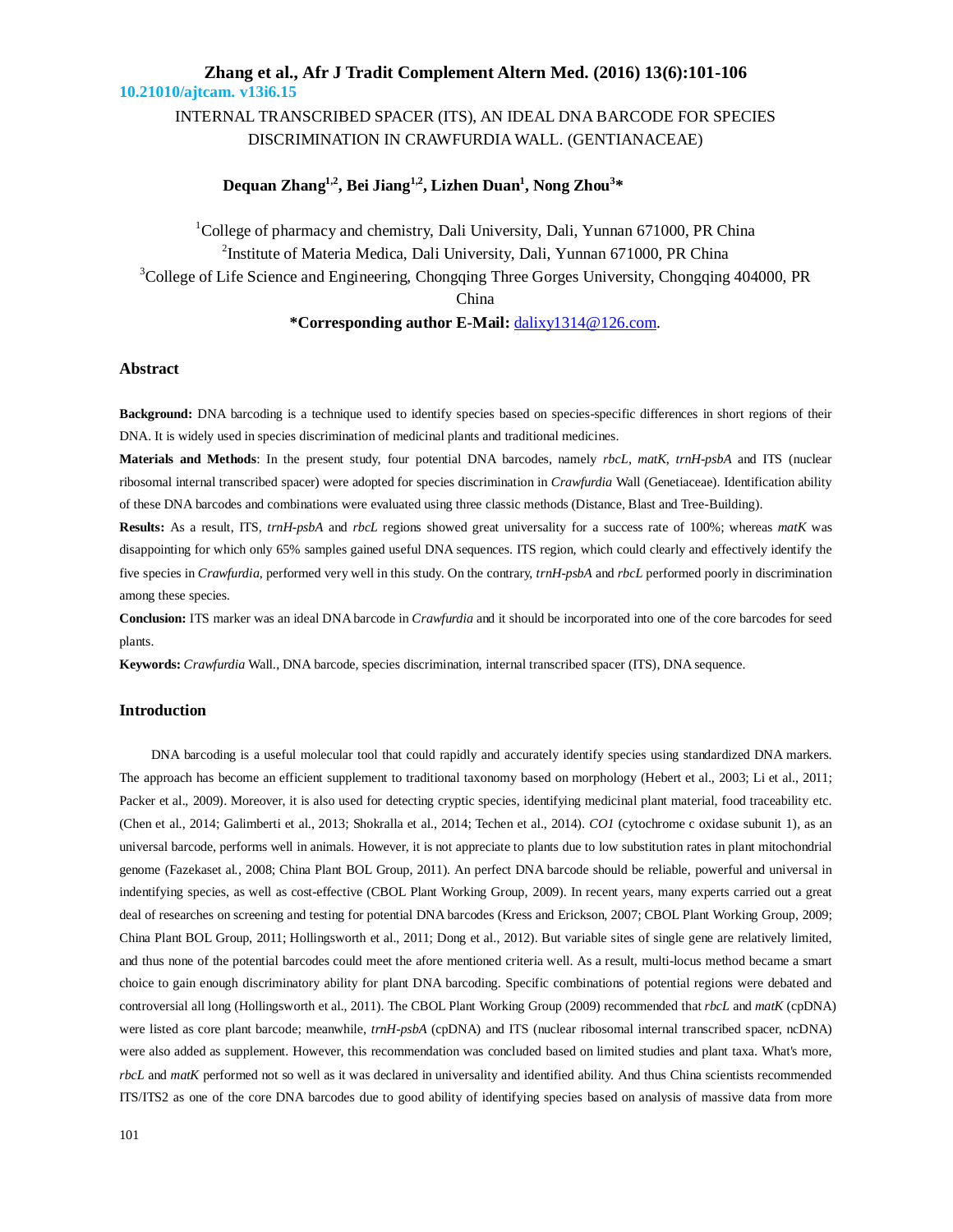representative species (China Plant BOL Group, 2011; Yao et al., 2010).

*Crawfurdia* is a small genus (Gentianaceae) that is mainly distributed in China and adjacent regions (Ho and Pringle, 1995). It is extremely similar to *Tripterospermum* Bl. in morphology with minor difference in flower. The genus includes about 16 species. Most of the species have voluble stems except *C. semialata* (Marq.) H. Smith. Furthermore, the genus is close to *Tripterospermum*, *Metagentiana* and *Genetiana* in phylogenetic relationship (Chen et al., 2005). Moreover, there were also some studies on surface feature of seeds, embryology and floral anatomy etc. (Chen et al., 2005; Chen and He, 2002; Chen et al*.*, 2000). However, no genetic study using molecular methods has been reported until now.

Gentianaceae is an extremely important family with many medicinal plants that is widely distributed across the world (Ho and Pringle, 1995). However, there was only a few DNA barcoding researches on species of the family (China Plant BOL Group, 2011; Xue and Li, 2011). In the present study, four potential barcodes (*rbcL*, *trnH-psbA*, *matK* and ITS) were tested using five *Crawfurdia* species. This study would be beneficial to know discriminatory ability of these potential DNA barcodes in species of Gentianaceae.

### **Material and Methods**

#### **Material sampling**

In the present study, 26 individuals belonging to five species in *Crawfurdia* were collected in fieldwork, namely 4 to 6 individuals per species (Table 1). Clear and young leaves were sampled from wild habitats and then dried using silica gel as soon. Geographical distance among individuals was generally more than 20m. All voucher specimens of *Crawfurdia* species were identified by authors and they were deposited in Herbarium of Kunming Institute of Botany, Chinese Academy of Science (KUN).

#### **DNA extraction, amplification and sequencing**

Modified CTAB method was used for extracted total DNA from dried leaves using (Doyle and Doyle, 1987). Primers for the four DNA markers, as well as their reaction systems were in accordance with requirements of the China Plant BOL Group (2011). DNA sequencing was performed on the ABI 3730 DNA Sequencer (Applied Biosystems, USA). DNA Sequences would be sequenced again or discarded in final analysis if they could not meet with quality requirement of plant DNA barcodes (China Plant BOL Group, 2011).

#### **DNA barcode analysis**

Lasergene SeqMan Pro 7.1.0 (DNASTAR) was used to assemble DNA sequences. And then assembled sequences were aligned using MEGA 5.0 (Tamura et al*.*, 2011) and adjusted manually in BioEdit version 7.1.3.0 (Hall, 1999). For all sequences, gaps were treated according to Simple Indel Coding (SIC) method (Liu et al*.*, 2012). Three methods (Distance, Blast and Tree-Building) were used to evaluated species discrimination success (China Plant BOL Group, 2011). Due to terrible sequencing success of *matK* region, it was excluded from final analysis. The P-distances intra- and inter-species for all barcodes and combinations were calculated using MEGA 5.0. For the Blast method, all sequences and possible combinations were used as query sequences, and BioEdit 7.2.5 was used to query the reference database with each DNA sequence successively to establish if the closest hit was a conspecific species and to provide statistics for identifying species (Hall, 1999). Neighbor-Joining (NJ) trees were also constructed by MEGA 5.0 according to the recommended settings. Judged standards of successful species identification were identical to relative requirements of the China Plant BOL Group (2011).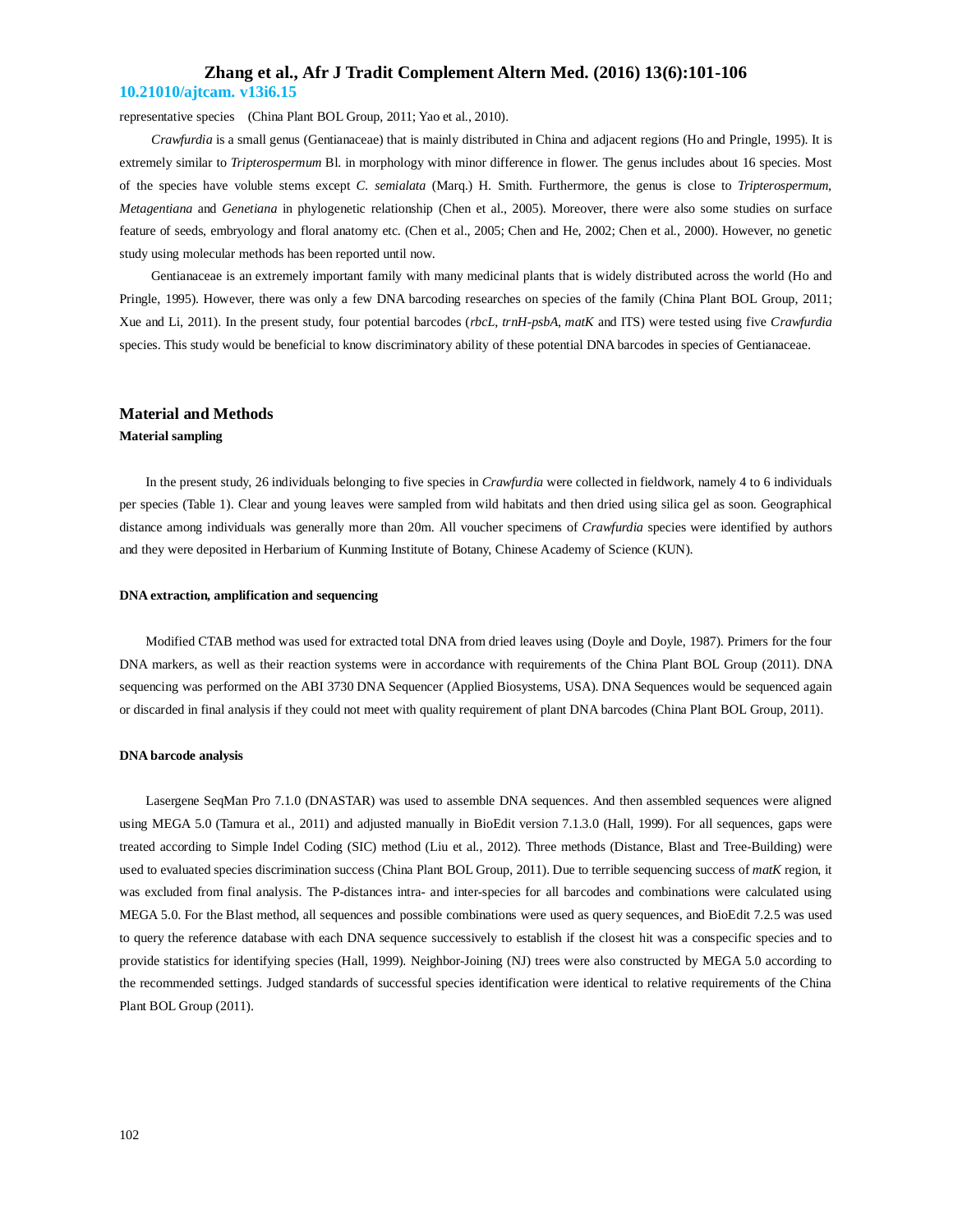## **10.21010/ajtcam. v13i6.15**

**Table 1:** Collecting information of 5 species in *Crawfurdia* in the present study.

| <b>Species</b>                                 | Locality                           | Latitude/Longitude | Altitude (m) | Voucher specimen | DNA Accessions |
|------------------------------------------------|------------------------------------|--------------------|--------------|------------------|----------------|
| Crawfurdia maculaticaulis C.J.Wu               | Delong, Napo, Guangxi, China       | N23°19'/ E105°48'  | 1128         | DLUZDQ031        | MLD02-MLD05    |
| C. maculaticaulis C.J.Wu                       | Lida, Funing, Yunnan, China        | N23°29'/ E105°36'  | 1365         | DLUZDQ032        | MLD10A, MLD10B |
| C. angustata C.B.Clarke                        | Shiyueliang, Fugong, Yunnan, China | N27°10'/E98°53'    | 1219         | DLUZDQ024        | MLD11-MLD13    |
| C. angustata C.B.Clarke                        | Puladi, Fugong, Yunnan, China      | N27°32'/ E98°50'   | 1341         | DLUZDQ025        | MLD14-MLD16    |
| C. pricei (Marq.) H. Smith                     | Maoershan, Xingan, Guangxi, China  | N25°54'/ E110°27'  | 886          | DLUZDQ026        | MLD17-MLD22    |
| C. campanulacea Wall. et Griff. ex C.B. Clarke | Zhenan, Longling, Yunnan, China    | N24°40'/ E98°49'   | 1817         | DLUZDQ028        | MLD27-MLD30    |
| C. campanulacea Wall. et Griff. ex C.B. Clarke | Shiyueliang, Fugong, Yunnan, China | N27°10'/E98°53'    | 1350         | DLUZDQ029        | MLD33          |
| C. delavavi Franch.                            | Cangshan, Dali, Yunnan, China      | N25°45/E100°06'    | 2900         | DLUZDQ030        | MLD34-MLD37    |

## **Table 2**: Properties of the four DNA barcodes evaluated in *Crawfurdia*.

| DNA regions                          | ITS                     | $trnH$ -psb $A$           | matK | rbcL                      |
|--------------------------------------|-------------------------|---------------------------|------|---------------------------|
| Universal primer                     | Yes                     | Yes                       | Yes  | Yes                       |
| PCR success $(\% )$                  | 100%                    | 100%                      | 100% | 100%                      |
| Sequencing success (%)               | 100%                    | 100%                      | 65%  | 100%                      |
| Aligned sequence length (bp)         | 684                     | 323                       | 638  | 650                       |
| Indel number (length in bp)          | $\perp(1)$              | $7(1-12)$                 |      |                           |
| No. informative sites/variable sites | 77/78                   | 5/6                       | 1/8  | 3/3                       |
| No. samples (individuals)            | 26                      | 26                        |      | 26                        |
| Mean inter-specific distance (range) | $0.0002(0.0000-0.0006)$ | $0.0009(0.0000-0.0019)$   |      | 0.0000                    |
| Mean intra-specific distance (range) | $0.0490(0.0254-0.0626)$ | $0.0129(0.0005 - 0.0209)$ |      | $0.0020(0.0000 - 0.0049)$ |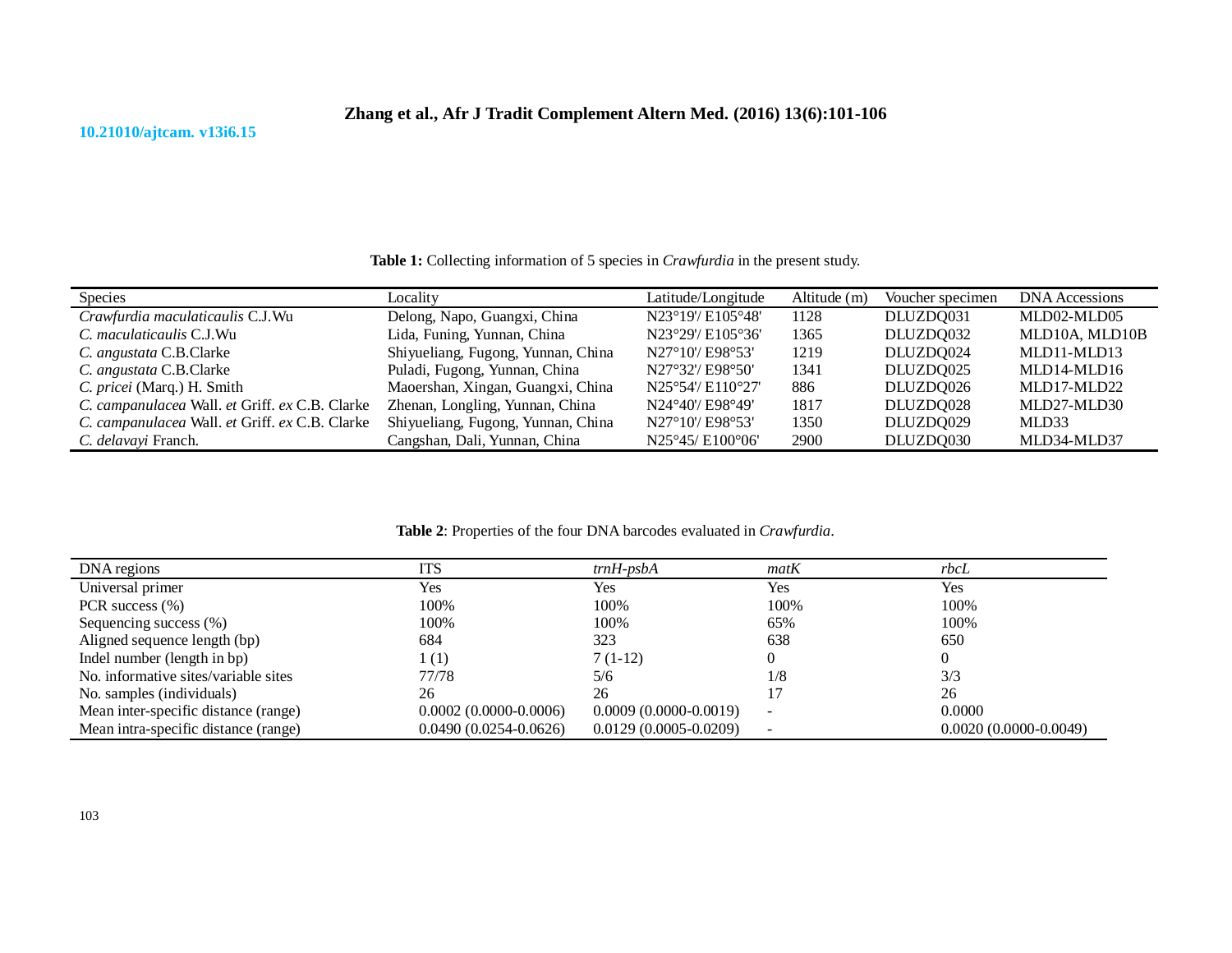# **Zhang et al., Afr J Tradit Complement Altern Med. (2016) 13(6):101-106**

**10.21010/ajtcam. v13i6.15**

### **Results**

Primers for the DNA barcodes were universally applicable to the studied individuals. All samples could be successfully PCR amplified for the four DNA barcodes. The success rate of bidirectional sequencing was 100% for all markers except *matK* 65% in the present study. In total, 26 *rbcL* sequences, 26 *trnH-psbA* sequences, 17 *matK* sequences and 26 ITS sequences were generated (Table 2).

The length of the aligned ITS sequences was 684bp which had 78 variable sites, including 1 indels. The aligned *trnH-psbA* matrix was 323bp long with 6 variable sites. In the *matK* matrix, the sequences were 638bp in length with 8 variable sites. For the *rbcL* matrix, the aligned sequences were 650bp long with 3 variable sites.

To evaluate ability of species discrimination for these DNA barcodes and combinations, three methods (Distance, Blast and Tree-Building) were performed in this study (Table 2 & Fig.1). For *matK* region, only 65% (17/26) samples gained available sequence. DNA sequences of *matK* were gained only in one individual for *C. pricei* and *C. delavayi* respectively, so the marker was excluded in final analysis. Analyzed results were similar to species identification based on the three methods. ITS region could perfectly identify all species in *Crawfurdia* but *trnH-psbA* and *rbcL* performed much poorly in identifying species (Fig. 2). Due to perfect discriminatory power of ITS, combinations of DNA barcodes were seemly redundant in this study.



**Figure 1**: Species discrimination of each DNA barcode and their combination based on methods of Distance, Blast and Tree-Building.



**Figure2:** Neighbor-Joining (NJ) tree of the *Crawfurdia* species based on ITS marker. Bootstrap values (>50%) were shown above the relevant branches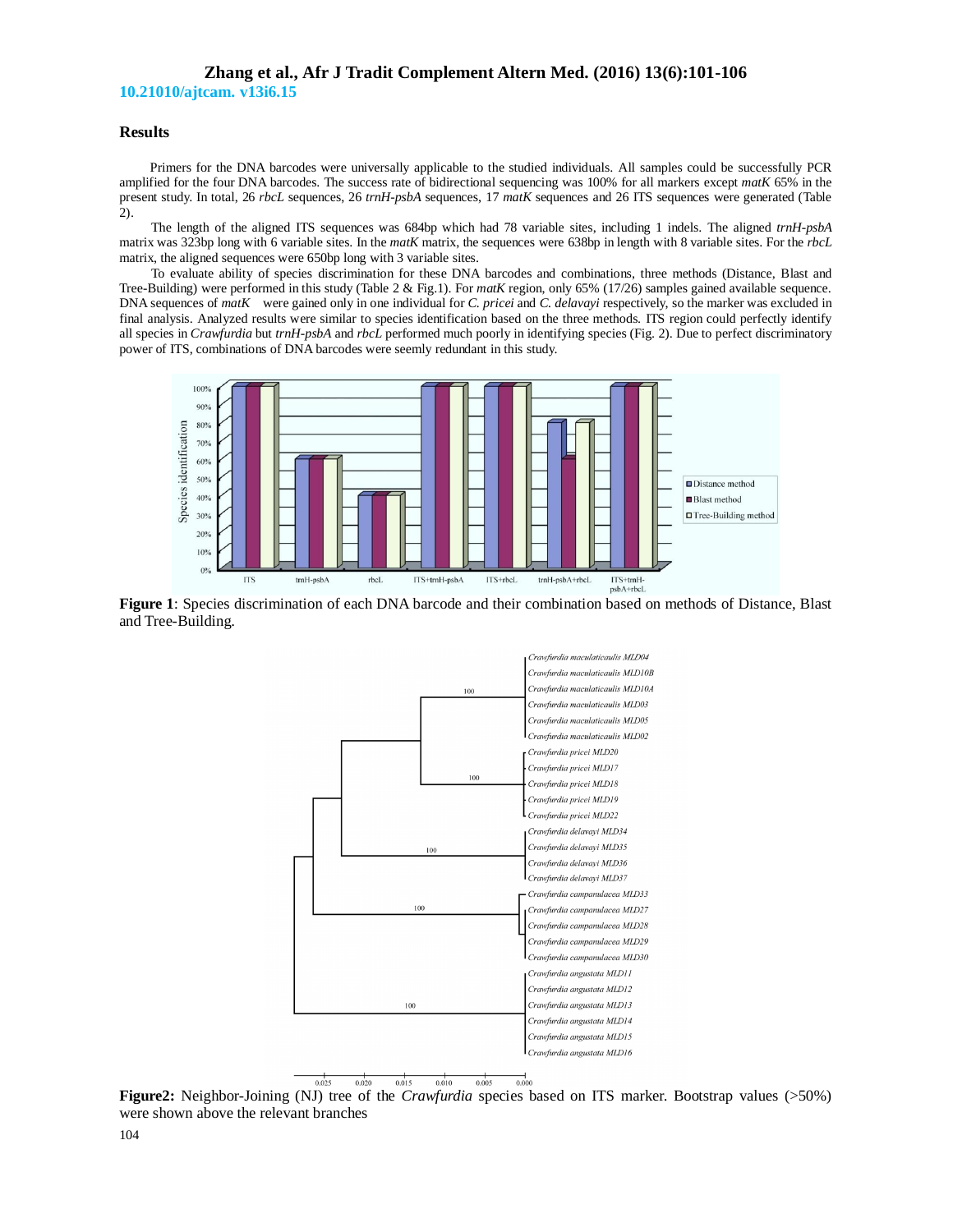#### **Discussion**

Primer universality and species discrimination are important criterion for an ideal DNA barcode (China Plant BOL Group, 2011). In the four potential DNA barcodes, ITS, *trnH-psbA* and *rbcL* showed well success rates of PCR amplification and DNA sequencing, as well as obviously different ability of species identification. On the contrary, *matK* was difficult to sequence using currently available primer sets though it possessed high evolutionary rate, suitable length. In this study, 9 individuals in 26 samples of *Crawfurdia* species could not generated available *matK* sequences, thus it was discarded in final analysis. As a plastid marker, *rbcL* is widely used DNA marker in phylogenetic studies and it is very useful at the family and genus levels with well universality cross different taxon (China Plant BOL Group, 2011). However, *rbcL* evolves slowly so it is not suitable to lower taxonomic level and complex group. Although the barcode was listed as core DNA barcode in the previous researches, it is not an ideal marker for *Crawfurdia* obviously. Moreover, *trnH-psbA* is the most widely used cpDNA barcode at present (China Plant BOL Group, 2011; Li et al., 2014). The barcode shows rich sequence variation and possesses high rates of insertion/deletion (Kress and Erickson, 2007). Thus Kress et al. (2005) and Chase et al. (2007) suggested that *trnH-psbA* marker could be used in two-locus or three-locus barcode systems to afford better discriminatory ability. However, this region was relatively short in *Crawfurdia* species and its ability of species identification was also limited in the present study.

The ITS region, as a powerful DNA marker at the species level, shows high levels of inter-specific divergence (Álvarez and Wendel, 2003). But CBOL Plant Working Group only regarded ITS as a supplementary barcode due to its limitations, such as difficulty of amplification and sequencing, fungal contamination and incomplete concerted evolution etc. (CBOL Plant Working Group, 2009). However, China Plant BOL Group recommended that when direct sequencing was possible, the ITS marker should be listed as the core barcodes due to its better discriminatory ability than cpDNA barcode (China Plant BOL Group, 2011). In this study, ITS region showed perfect universality and species discrimination for *Crawfurdia* species. All species was obviously identified by using Distance, Blast and Tree-Building methods. And this result further proved that ITS was a powerful barcode in majority group and should be listed as one of the core barcodes (China Plant BOL Group, 2011; Yao et al., 2010).

Moreover, multi-locus DNA barcodes have been regarded as a possible resolution because of inadequate variation of single loci (Chase et al., 2007; China Plant BOL Group, 2011; Kress et al., 2005). According to suggestion of The CBOL Plant Working Group, *rbcL*+*matK* was regarded as the universal barcode combination (CBOL Plant Working Group, 2009). Then many experts gave large amount of suggestions on DNA barcodes and combinations (Chase et al., 2007; China Plant BOL Group, 2011; Hollingsworth et al., 2011; Kress and Erickson, 2007). However, multi-locus DNA barcodes did not solve with the current difficulty of identifying species completely. Data analysis also faced with more difficulties for combined barcodes than single-locus maker, especially when one of the target loci fails to amplify. Moreover, CBOL revealed that using seven candidate loci did not obviously enhance discriminatory ability at species level compared to *rbcL*+*matK* (Hollingsworth et al., 2011). In the present study, multi-locus combinations could not improve the ability of species discrimination due to good performance of ITS region.

In conclusion, ITS marker was undoubtedly an ideal DNA barcode in *Crawfurdia*, and it was also proved to be powerful in most of seed plants by previous studies. So it should be incorporated into one of the core barcodes for seed plants.

#### **Acknowledgments**

This study was supported by Key Project of Yunnan Provincial Department of Education (2014Z134) and National Natural Science Foundation of China (Grant no. 31200180).The authors thank Junbo Yang, Jing Yang and Wuxiang Fu in Kunming Institution of Botany (CAS) for their help in molecular experiments. Moreover, we would like to thank Ting Zhang in Kunming Institution of Botany (CAS) for providing molecular materials of part species.

#### **References**

- 1. Álvarez, I.and Wendel, J.F. (2003). Ribosomal ITS sequences and plant phylogenetic inference. Mol. Phylogenet. Evol. 29, 417-434.
- 2. CBOL Plant Working group (2009). A DNA barcode for land plants. Proc. Nat. Acad. Sci. USA 106, 12794-12797.
- 3. Chase, M.W., Cowan, R.S.and Hollingsworth, P.M. (2007). A proposal for a standardised protocol to barcode all land